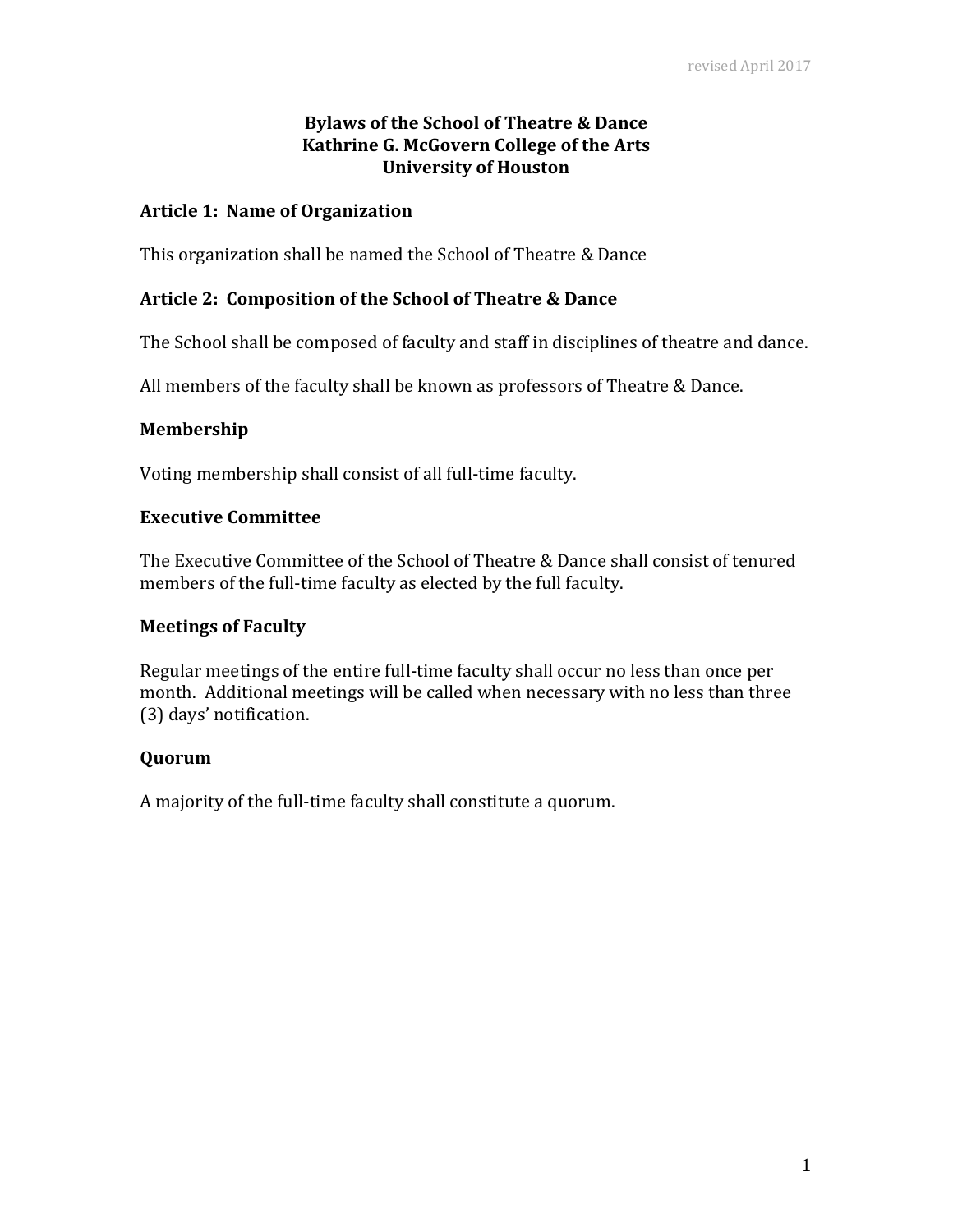# **University of Houston School of Theatre & Dance**

## **Bylaws**

#### **SECTION I: Composition of the Faculty**

The faculty of the School of Theatre & Dance shall consist of all full-time professors, associate professors, assistant professors, and instructional/clinical faculty who shall have as their duties, at least in part, the teaching of theatre or dance at the University of Houston.

## **SECTION II: Director of the School of Theatre & Dance**

The Director of the School of Theatre & Dance shall be elected and appointed as specified in the bylaws of the Kathrine G. McGovern College of the Arts.

## **SECTION III: Meetings of the Faculty**

Meetings of the faculty of the School of Theatre & Dance shall be held monthly during each semester. Special meetings may be called by the Director or by petition signed by twenty-five percent (25%) of the faculty. The faculty shall be notified at least three (3) days in advance of all meetings and shall be provided with an agenda of business to be considered.

The Director shall preside over the faculty meetings. A secretary shall be elected annually by the faculty and shall keep minutes of each meeting and distribute them to all members of the faculty. In the absence of specific rules adopted by the faculty, the proceedings shall be conducted according to Robert's *Rules of Order*.

## **SECTION IV: Committees**

The standing committees of the School of Theatre & Dance shall include the following:

- 1. Area/Program Committees
- 2. Scholarship Committee
- 3. Tenure/Promotion Committee
- 4. Undergraduate Studies Committee
- 5. Graduate Studies Committee
- 6. Executive Committee

In addition, *ad hoc* committees shall be appointed by the Director of the School or elected by the faculty. The Director of the School is an *ex officio* member of all committees of the School.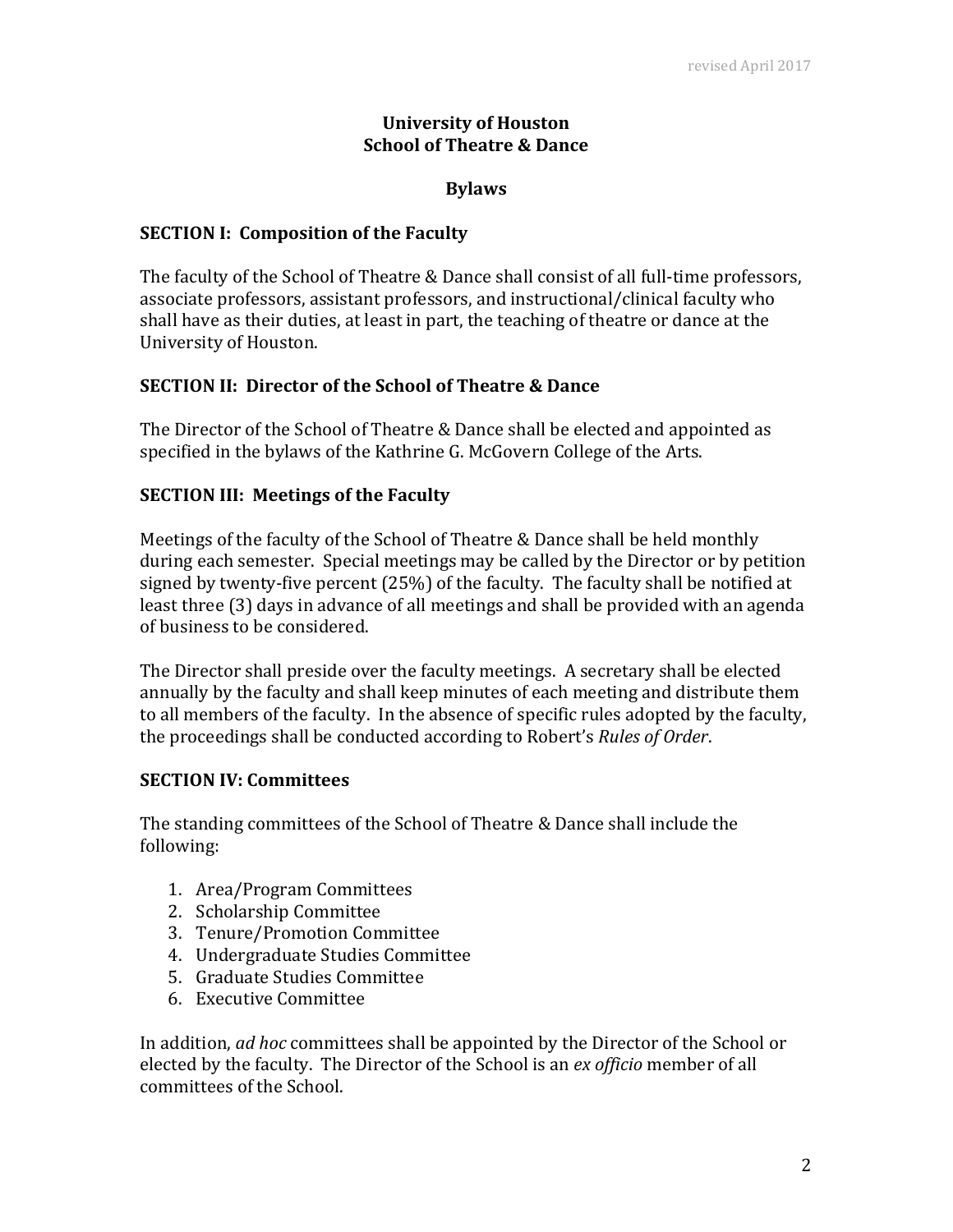All members of the faculty shall be eligible to vote and to serve as members or officers of any Theatre & Dance Committee unless additional requirements are specified.

The Director, unless otherwise stated, shall appoint standing committee members in late spring of each school year.

Officers of each committee, unless otherwise stated, shall be elected by each newly appointed committee at organizational meetings to be held during the week following the School elections held each year in the late spring. Results of such elections shall be transmitted to the faculty secretary.

Terms of office shall begin with the opening of the fall term and run for one (1) year or longer as set forth in these Bylaws or until successors have been selected.

All committees shall report to the faculty at least once in each fall and spring semester. Committee actions shall be subject to faculty review.

The Area/Program Committees shall consist of all faculty within the varied areas of Dance, Production, Performance, and Theatre Studies. Area/Program Committees shall consider and initiate proposals for new courses, any alterations in established courses, and catalog changes on the undergraduate level. Said committees shall also recommend action to the faculty. Proposals shall be distributed in writing to the Theatre & Dance faculty at least three (3) working days prior to the faculty meetings at which they are to be considered.

The Scholarship Committee shall consist of three (3) faculty members elected for one-year terms. The chairman of the committee will be appointed by the Director of the School.

The Scholarship Committee shall:

- 1. Establish criteria for awarding and renewing scholarships
- 2. Consider applications and award scholarships

The Tenure/Promotion Committee will consist of all tenured faculty. The chair of the committee will be appointed by the Director of the School. All untenured candidates will be assigned a mentor in their first year. All candidates will submit appropriate materials for consideration by the committee. The committee will then provide an evaluation and recommendation in writing to the Director.

The Undergraduate Studies Committee shall consist of five (5) members of the Theatre & Dance faculty, including Acting, Dance, Production, Education, and Theatre Studies, and shall be elected by their areas. The Director of Undergraduate Studies shall be appointed by the Director of the School of Theatre & Dance.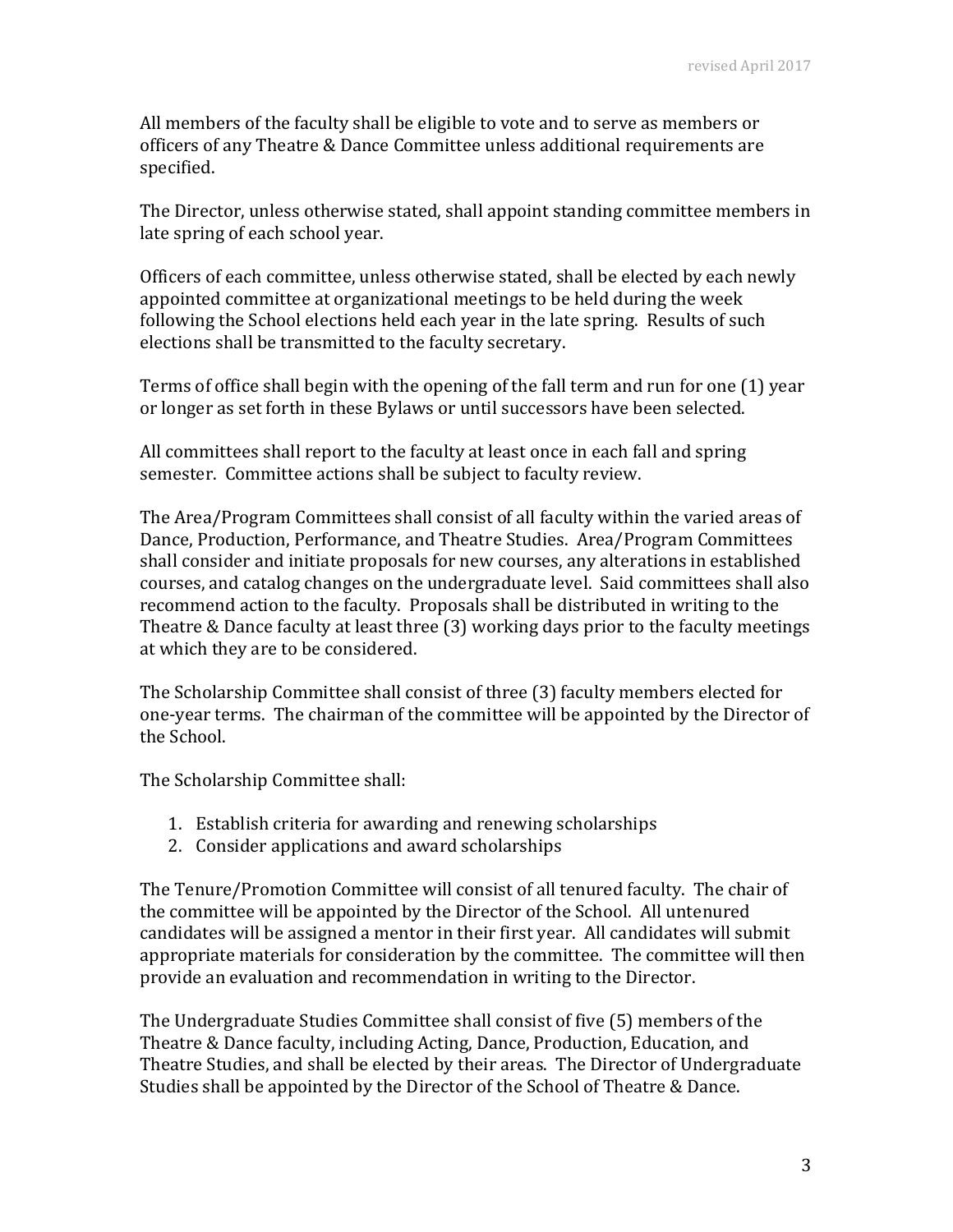The Undergraduate Studies Committee shall determine the policies of the undergraduate programs in Theatre & Dance and recommend admission standards and curriculum and catalog changes to the Theatre & Dance faculty; such proposals shall be distributed in writing to the Theatre & Dance faculty at least three (3) working days prior to the faculty meetings at which they are to be considered.

The Director of Undergraduate Studies shall be responsible in the areas of policy, academic standards, and curriculum development, call and preside at meetings of the committee, and be responsible for the administration of the policies of the Undergraduate Studies Committee. One (1) committee member shall be selected to serve as the School representative on the Kathrine G. McGovern College of the Arts Undergraduate Studies Committee.

The Graduate Studies Committee shall consist of four (4) members of the Theatre & Dance faculty, including Acting, Design & Technology, Education, and Theatre Studies, and shall be elected by their areas. The Director of Graduate Studies shall be appointed by the Director of the School of Theatre & Dance.

The Graduate Studies Committee shall determine the policies of the graduate programs in Theatre & Dance and recommend admission standards and curriculum and catalog changes to the Theatre & Dance faculty; such proposals shall be distributed in writing to the Theatre & Dance faculty at least three (3) working days prior to the faculty meetings at which they are to be considered. The committee shall consider applicants for graduate fellowships and assistantships and recommend candidates to the Director of the School of Theatre & Dance for approval.

The Director of Graduate Studies shall be responsible in the areas of policy, academic standards, and curriculum development, call and preside at meetings of the committee, be responsible for the administration of the policies of the Graduate Studies Committee, and make a summary report of the standing of current graduate students to the committee and the faculty each semester.

The Executive Committee shall consist of the Director of the School of Theatre & Dance, one (1) tenured member of the Dance faculty, and two (2) tenured members of the Theatre faculty, with no more than one (1) representative from each Area/Program. The Executive Committee will conduct the annual merit reviews and serve as an advisory committee to the Director. Each member shall be elected for a two-year term with the terms so staggered that no more than two (2) members shall be elected each year. Meetings of the Executive Committee shall be held at least monthly during each semester.

## **SECTION V: Amendment**